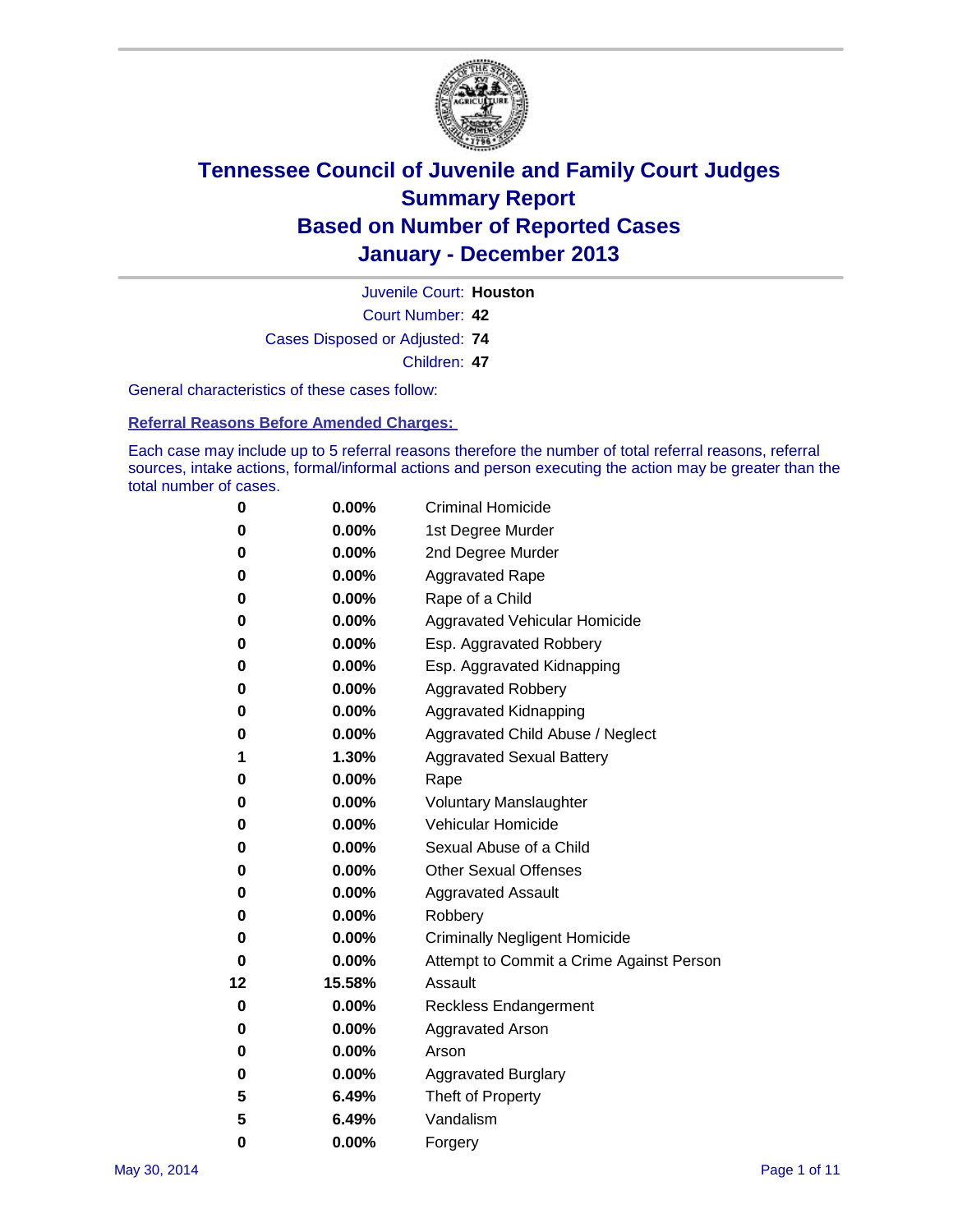

Juvenile Court: **Houston**

Court Number: **42**

Cases Disposed or Adjusted: **74**

Children: **47**

#### **Referral Reasons Before Amended Charges:**

Each case may include up to 5 referral reasons therefore the number of total referral reasons, referral sources, intake actions, formal/informal actions and person executing the action may be greater than the total number of cases.

| 0 | 0.00%    | <b>Worthless Checks</b>                                     |
|---|----------|-------------------------------------------------------------|
| 0 | 0.00%    | Illegal Possession / Fraudulent Use of Credit / Debit Cards |
| 0 | 0.00%    | <b>Burglary</b>                                             |
| 0 | $0.00\%$ | Unauthorized Use of a Vehicle                               |
| 0 | 0.00%    | <b>Cruelty to Animals</b>                                   |
| 0 | $0.00\%$ | Sale of Controlled Substances                               |
| 0 | 0.00%    | <b>Other Drug Offenses</b>                                  |
| 1 | 1.30%    | Possession of Controlled Substances                         |
| 0 | 0.00%    | <b>Criminal Attempt</b>                                     |
| 0 | 0.00%    | Carrying Weapons on School Property                         |
| 0 | 0.00%    | Unlawful Carrying / Possession of a Weapon                  |
| 0 | 0.00%    | <b>Evading Arrest</b>                                       |
| 0 | 0.00%    | Escape                                                      |
| 0 | 0.00%    | Driving Under Influence (DUI)                               |
| 6 | 7.79%    | Possession / Consumption of Alcohol                         |
| 0 | $0.00\%$ | Resisting Stop, Frisk, Halt, Arrest or Search               |
| 0 | 0.00%    | <b>Aggravated Criminal Trespass</b>                         |
| 0 | 0.00%    | Harassment                                                  |
| 0 | 0.00%    | Failure to Appear                                           |
| 0 | 0.00%    | Filing a False Police Report                                |
| 0 | $0.00\%$ | Criminal Impersonation                                      |
| 1 | 1.30%    | <b>Disorderly Conduct</b>                                   |
| 0 | 0.00%    | <b>Criminal Trespass</b>                                    |
| 0 | 0.00%    | <b>Public Intoxication</b>                                  |
| 0 | 0.00%    | Gambling                                                    |
| 6 | 7.79%    | Traffic                                                     |
| 0 | $0.00\%$ | <b>Local Ordinances</b>                                     |
| 0 | 0.00%    | Violation of Wildlife Regulations                           |
| 0 | $0.00\%$ | Contempt of Court                                           |
| 4 | 5.19%    | Violation of Probation                                      |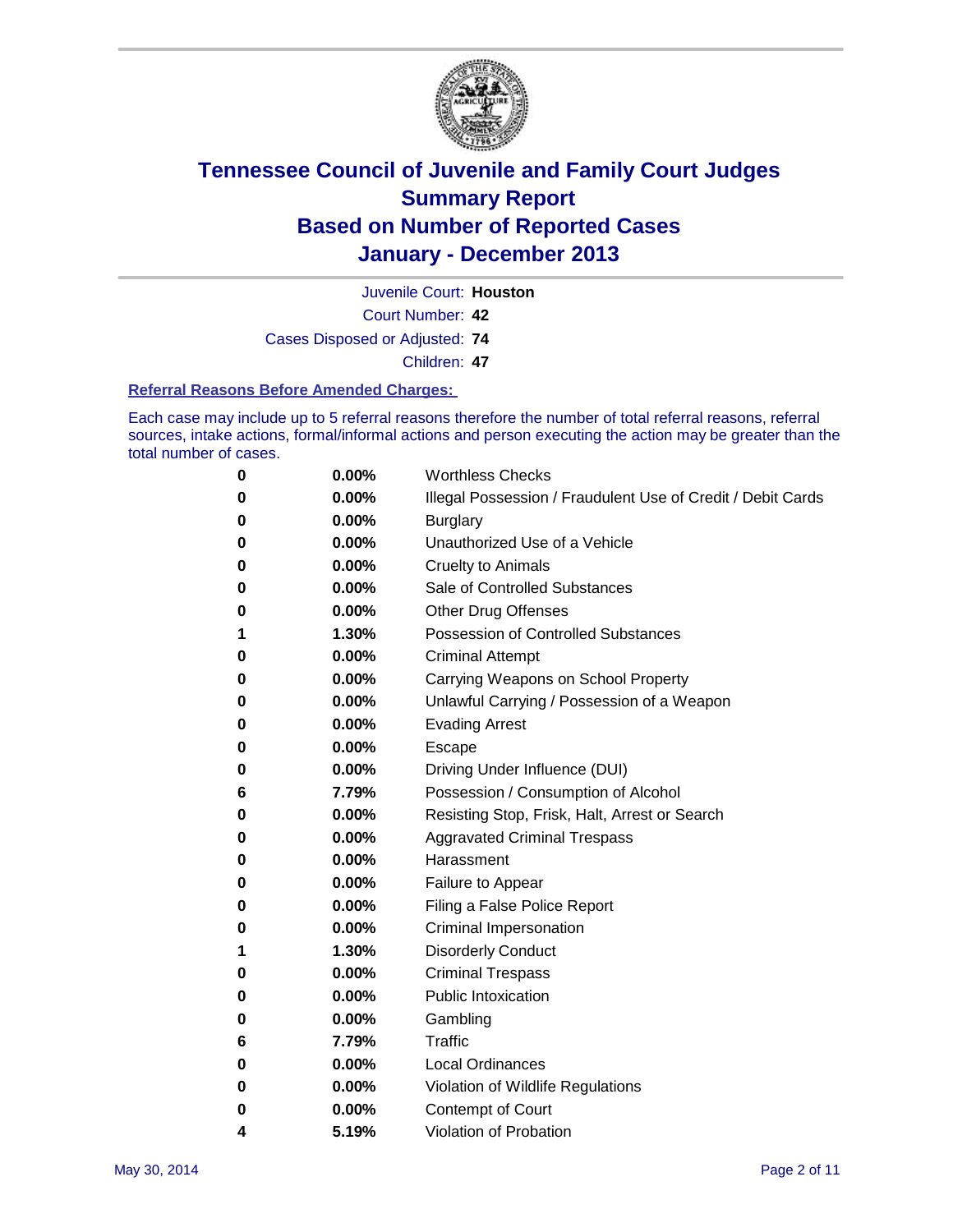

Juvenile Court: **Houston**

Court Number: **42**

Cases Disposed or Adjusted: **74**

Children: **47**

#### **Referral Reasons Before Amended Charges:**

Each case may include up to 5 referral reasons therefore the number of total referral reasons, referral sources, intake actions, formal/informal actions and person executing the action may be greater than the total number of cases.

| 0  | $0.00\%$ | <b>Violation of Aftercare</b>          |
|----|----------|----------------------------------------|
| 3  | 3.90%    | <b>Unruly Behavior</b>                 |
| 5  | 6.49%    | Truancy                                |
| 0  | 0.00%    | In-State Runaway                       |
| 0  | 0.00%    | Out-of-State Runaway                   |
| 13 | 16.88%   | Possession of Tobacco Products         |
| 5  | 6.49%    | Violation of a Valid Court Order       |
| 0  | 0.00%    | Violation of Curfew                    |
| 0  | $0.00\%$ | Sexually Abused Child                  |
| 0  | $0.00\%$ | <b>Physically Abused Child</b>         |
| 1  | 1.30%    | Dependency / Neglect                   |
| 0  | $0.00\%$ | <b>Termination of Parental Rights</b>  |
| 0  | 0.00%    | <b>Violation of Pretrial Diversion</b> |
| 0  | 0.00%    | Violation of Informal Adjustment       |
| 1  | 1.30%    | <b>Judicial Review</b>                 |
| 4  | 5.19%    | <b>Administrative Review</b>           |
| 0  | 0.00%    | <b>Foster Care Review</b>              |
| 0  | 0.00%    | Custody                                |
| 0  | 0.00%    | Visitation                             |
| 0  | 0.00%    | Paternity / Legitimation               |
| 0  | 0.00%    | <b>Child Support</b>                   |
| 0  | 0.00%    | <b>Request for Medical Treatment</b>   |
| 0  | 0.00%    | <b>Consent to Marry</b>                |
| 4  | 5.19%    | Other                                  |
| 77 | 100.00%  | <b>Total Referrals</b>                 |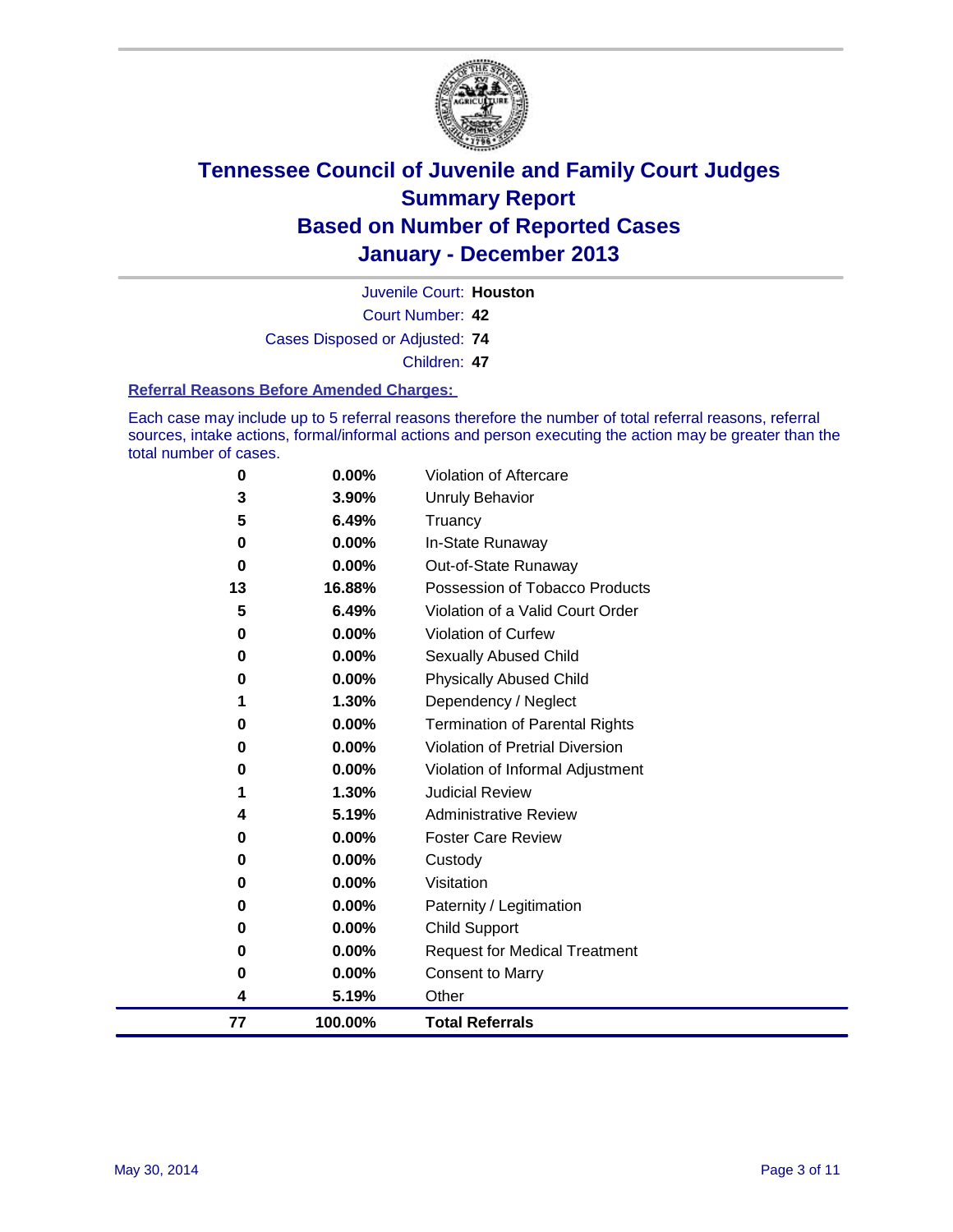

|                            |                                |          | Juvenile Court: Houston |  |  |
|----------------------------|--------------------------------|----------|-------------------------|--|--|
|                            | Court Number: 42               |          |                         |  |  |
|                            | Cases Disposed or Adjusted: 74 |          |                         |  |  |
|                            |                                |          | Children: 47            |  |  |
| <b>Referral Sources: 1</b> |                                |          |                         |  |  |
|                            | 31                             | 40.26%   | Law Enforcement         |  |  |
|                            | 0                              | $0.00\%$ | Parents                 |  |  |
|                            | 0                              | $0.00\%$ | Relatives               |  |  |
|                            | 0                              | $0.00\%$ | Self                    |  |  |
|                            | 22                             | 28.57%   | School                  |  |  |
|                            | Λ                              | n nnos   | re۸                     |  |  |

### **0.00%** CSA **1.30%** DCS **0.00%** Other State Department **0.00%** District Attorney's Office **22.08%** Court Staff **0.00%** Social Agency **0.00%** Other Court **5.19%** Victim **0.00%** Child & Parent **0.00%** Hospital **0.00%** Unknown **2.60%** Other **100.00% Total Referral Sources**

#### **Age of Child at Referral: 2**

| 0  | 0.00%    | Unknown            |
|----|----------|--------------------|
| 1  | 2.13%    | Ages 19 and Over   |
| 12 | 25.53%   | Ages 17 through 18 |
| 18 | 38.30%   | Ages 15 through 16 |
| 10 | 21.28%   | Ages 13 through 14 |
| 6  | 12.77%   | Ages 11 through 12 |
| 0  | $0.00\%$ | Ages 10 and Under  |
|    |          |                    |

<sup>1</sup> If different than number of Referral Reasons (77), verify accuracy of your court's data.

<sup>2</sup> One child could be counted in multiple categories, verify accuracy of your court's data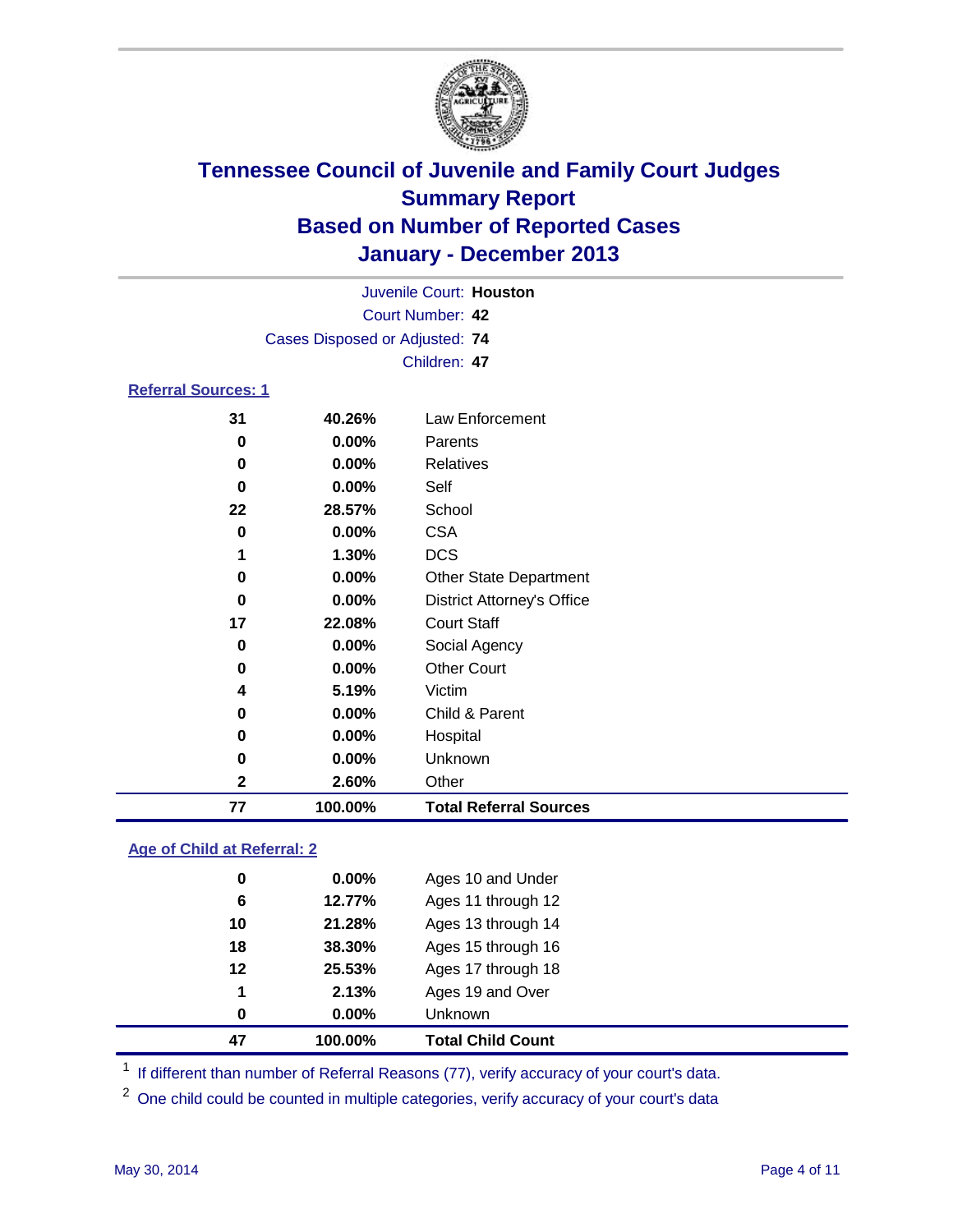

| Juvenile Court: Houston                 |                                |                          |  |  |
|-----------------------------------------|--------------------------------|--------------------------|--|--|
|                                         | Court Number: 42               |                          |  |  |
|                                         | Cases Disposed or Adjusted: 74 |                          |  |  |
|                                         |                                | Children: 47             |  |  |
| Sex of Child: 1                         |                                |                          |  |  |
| 33                                      | 70.21%                         | Male                     |  |  |
| 14                                      | 29.79%                         | Female                   |  |  |
| 0                                       | 0.00%                          | Unknown                  |  |  |
| 47                                      | 100.00%                        | <b>Total Child Count</b> |  |  |
| Race of Child: 1                        |                                |                          |  |  |
| 45                                      | 95.74%                         | White                    |  |  |
| $\overline{\mathbf{2}}$                 | 4.26%                          | African American         |  |  |
| $\bf{0}$                                | 0.00%                          | Native American          |  |  |
| $\bf{0}$                                | 0.00%                          | Asian                    |  |  |
| 0                                       | 0.00%                          | Mixed                    |  |  |
| 0                                       | 0.00%                          | Unknown                  |  |  |
| 47                                      | 100.00%                        | <b>Total Child Count</b> |  |  |
| <b>Hispanic Origin: 1</b>               |                                |                          |  |  |
| $\bf{0}$                                | 0.00%                          | Yes                      |  |  |
| 47                                      | 100.00%                        | <b>No</b>                |  |  |
| $\bf{0}$                                | 0.00%                          | Unknown                  |  |  |
| 47                                      | 100.00%                        | <b>Total Child Count</b> |  |  |
| <b>School Enrollment of Children: 1</b> |                                |                          |  |  |
| 47                                      | 100.00%                        | Yes                      |  |  |
| 0                                       | 0.00%                          | <b>No</b>                |  |  |
| $\pmb{0}$                               | 0.00%                          | Unknown                  |  |  |
| 47                                      | 100.00%                        | <b>Total Child Count</b> |  |  |

One child could be counted in multiple categories, verify accuracy of your court's data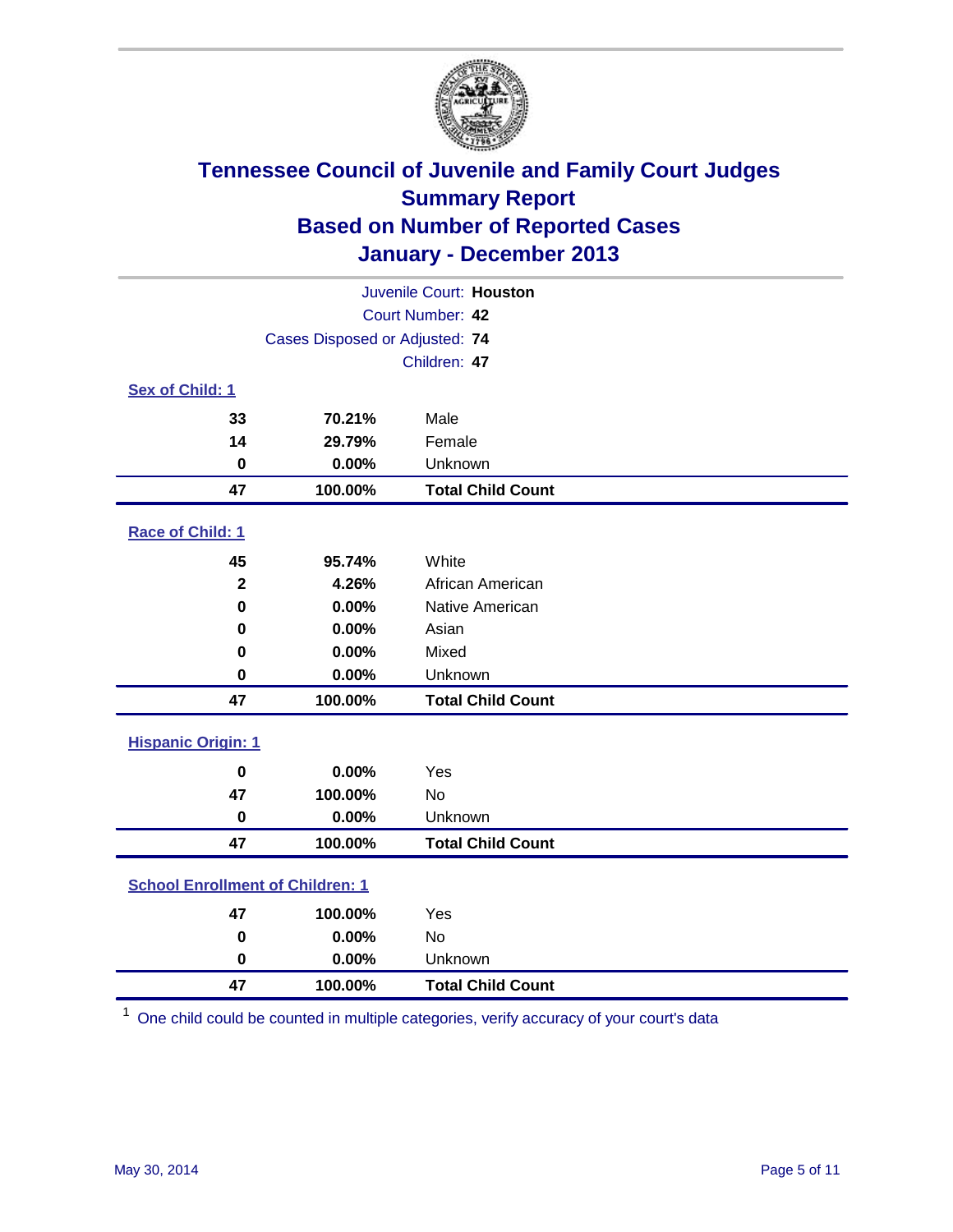

Court Number: **42** Juvenile Court: **Houston** Cases Disposed or Adjusted: **74** Children: **47 Living Arrangement of Child at Time of Referral: 1 55.32%** With Both Biological Parents **0.00%** With Father and Stepmother **17.02%** With Mother and Stepfather **14.89%** With Mother **4.26%** With Father **2.13%** With Relatives

| 47 | 100.00%  | <b>Total Child Count</b>     |
|----|----------|------------------------------|
| 1  | 2.13%    | Other                        |
| 0  | 0.00%    | Unknown                      |
| 1  | 2.13%    | Independent                  |
| 0  | 0.00%    | In an Institution            |
| 0  | $0.00\%$ | In a Residential Center      |
| 0  | $0.00\%$ | In a Group Home              |
| 1  | 2.13%    | With Foster Family           |
| 0  | $0.00\%$ | <b>With Adoptive Parents</b> |
| 1  | 2.13%    | <b>With Relatives</b>        |
| 2  | 4.26%    | <b>With Father</b>           |
|    | 17.VJ/0  | <u>vviuli iviouitoi</u>      |

### **Type of Detention: 2**

| 74           | 100.00%  | <b>Total Detention Count</b> |
|--------------|----------|------------------------------|
| 3            | 4.05%    | Other                        |
| 69           | 93.24%   | Does Not Apply               |
| 0            | $0.00\%$ | <b>Unknown</b>               |
| 0            | $0.00\%$ | <b>Psychiatric Hospital</b>  |
| 0            | 0.00%    | Jail - No Separation         |
| 0            | $0.00\%$ | Jail - Partial Separation    |
| 0            | 0.00%    | Jail - Complete Separation   |
| $\mathbf{2}$ | 2.70%    | Juvenile Detention Facility  |
| 0            | $0.00\%$ | Non-Secure Placement         |
|              |          |                              |

<sup>1</sup> One child could be counted in multiple categories, verify accuracy of your court's data

If different than number of Cases (74) verify accuracy of your court's data.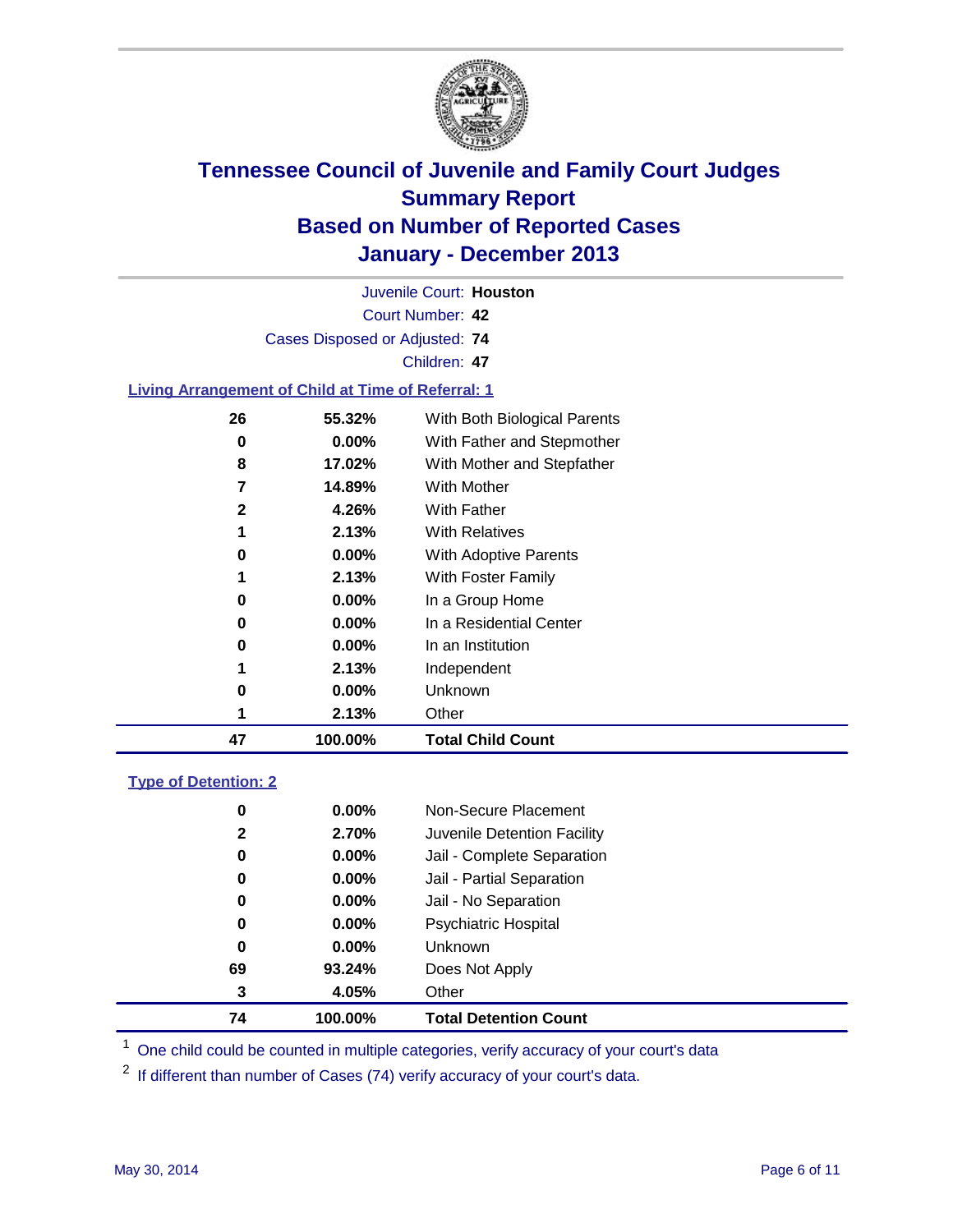

|                                                    | Juvenile Court: Houston        |                                      |  |  |  |
|----------------------------------------------------|--------------------------------|--------------------------------------|--|--|--|
|                                                    | Court Number: 42               |                                      |  |  |  |
|                                                    | Cases Disposed or Adjusted: 74 |                                      |  |  |  |
|                                                    |                                | Children: 47                         |  |  |  |
| <b>Placement After Secure Detention Hearing: 1</b> |                                |                                      |  |  |  |
| 0                                                  | 0.00%                          | Returned to Prior Living Arrangement |  |  |  |
| $\mathbf 2$                                        | 2.70%                          | Juvenile Detention Facility          |  |  |  |
| $\bf{0}$                                           | 0.00%                          | Jail                                 |  |  |  |
| 0                                                  | 0.00%                          | Shelter / Group Home                 |  |  |  |
| $\mathbf{2}$                                       | 2.70%                          | Foster Family Home                   |  |  |  |
| 0                                                  | 0.00%                          | Psychiatric Hospital                 |  |  |  |
| 0                                                  | 0.00%                          | Unknown                              |  |  |  |
| 70                                                 | 94.59%                         | Does Not Apply                       |  |  |  |
| 0                                                  | $0.00\%$                       | Other                                |  |  |  |
| 74                                                 | 100.00%                        | <b>Total Placement Count</b>         |  |  |  |
| <b>Intake Actions: 2</b>                           |                                |                                      |  |  |  |
| 45                                                 | 58.44%                         | <b>Petition Filed</b>                |  |  |  |
| $\overline{2}$                                     | 2.60%                          | <b>Motion Filed</b>                  |  |  |  |
| 21                                                 | 27.27%                         | <b>Citation Processed</b>            |  |  |  |
| 0                                                  | 0.00%                          |                                      |  |  |  |
|                                                    | 1.30%                          | Notification of Paternity Processed  |  |  |  |
| 1                                                  | 1.30%                          | Scheduling of Judicial Review        |  |  |  |
| 1                                                  |                                | Scheduling of Administrative Review  |  |  |  |
| 0                                                  | 0.00%                          | Scheduling of Foster Care Review     |  |  |  |
| 0                                                  | 0.00%                          | Unknown                              |  |  |  |
| 6                                                  | 7.79%                          | Does Not Apply                       |  |  |  |
| Other<br>1.30%<br>1                                |                                |                                      |  |  |  |
| 77                                                 | 100.00%                        | <b>Total Intake Count</b>            |  |  |  |

<sup>1</sup> If different than number of Cases (74) verify accuracy of your court's data.

<sup>2</sup> If different than number of Referral Reasons (77), verify accuracy of your court's data.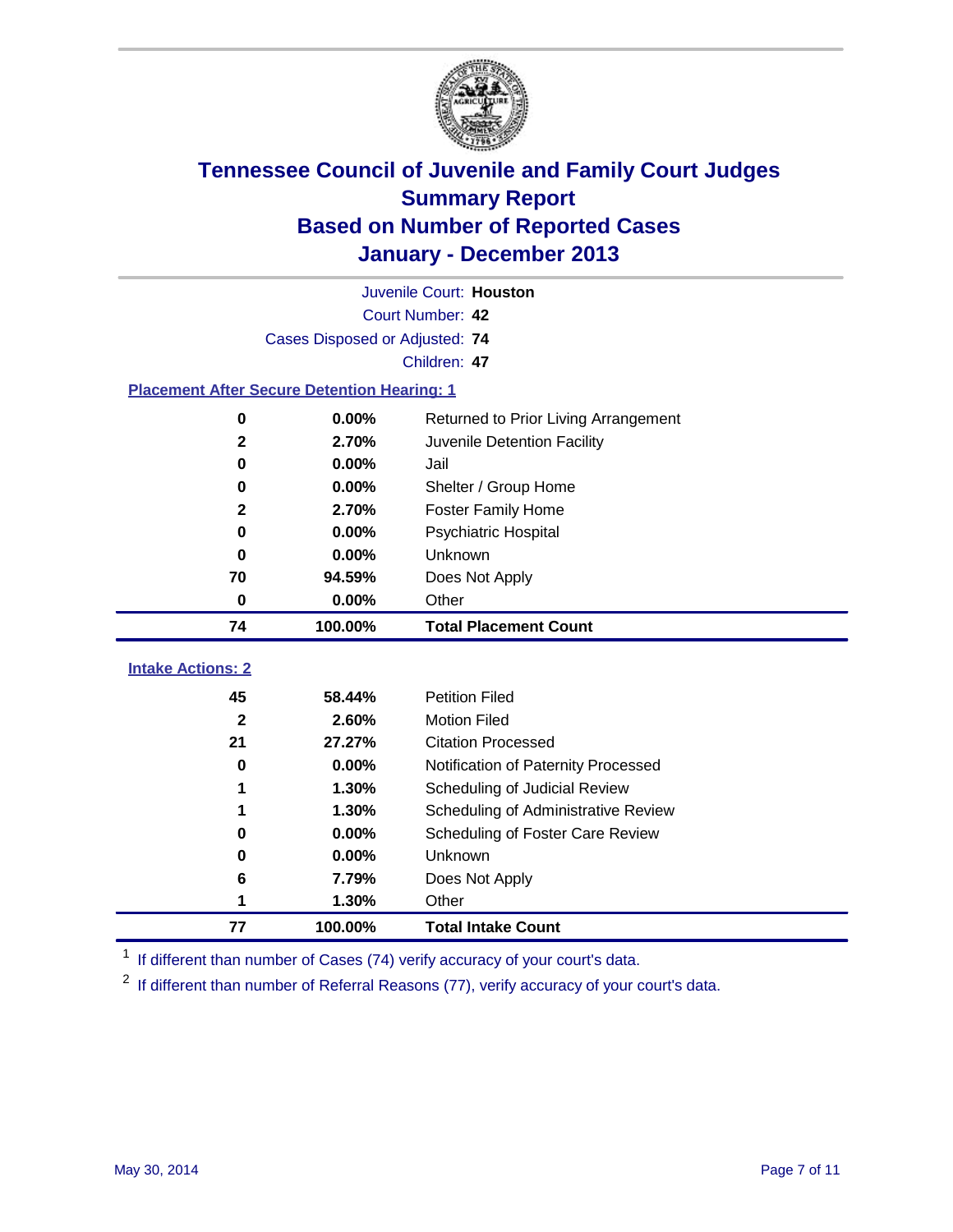

Court Number: **42** Juvenile Court: **Houston** Cases Disposed or Adjusted: **74** Children: **47**

### **Last Grade Completed by Child: 1**

| $\bf{0}$    | 0.00%   | Too Young for School     |
|-------------|---------|--------------------------|
| 0           | 0.00%   | Preschool                |
| 0           | 0.00%   | Kindergarten             |
| 0           | 0.00%   | 1st Grade                |
| 0           | 0.00%   | 2nd Grade                |
| 0           | 0.00%   | 3rd Grade                |
| $\mathbf 2$ | 4.26%   | 4th Grade                |
| 1           | 2.13%   | 5th Grade                |
| 0           | 0.00%   | 6th Grade                |
| 5           | 10.64%  | 7th Grade                |
| 7           | 14.89%  | 8th Grade                |
| 9           | 19.15%  | 9th Grade                |
| 13          | 27.66%  | 10th Grade               |
| 9           | 19.15%  | 11th Grade               |
| 0           | 0.00%   | 12th Grade               |
| 0           | 0.00%   | Non-Graded Special Ed    |
| 0           | 0.00%   | <b>GED</b>               |
| 0           | 0.00%   | Graduated                |
| 0           | 0.00%   | Never Attended School    |
| 1           | 2.13%   | Unknown                  |
| 0           | 0.00%   | Other                    |
| 47          | 100.00% | <b>Total Child Count</b> |

### **Enrolled in Special Education: 1**

| 47 | <b>Total Child Count</b><br>100.00% |  |
|----|-------------------------------------|--|
| 0  | $0.00\%$<br>Unknown                 |  |
| 47 | No<br>100.00%                       |  |
| 0  | Yes<br>$0.00\%$                     |  |

One child could be counted in multiple categories, verify accuracy of your court's data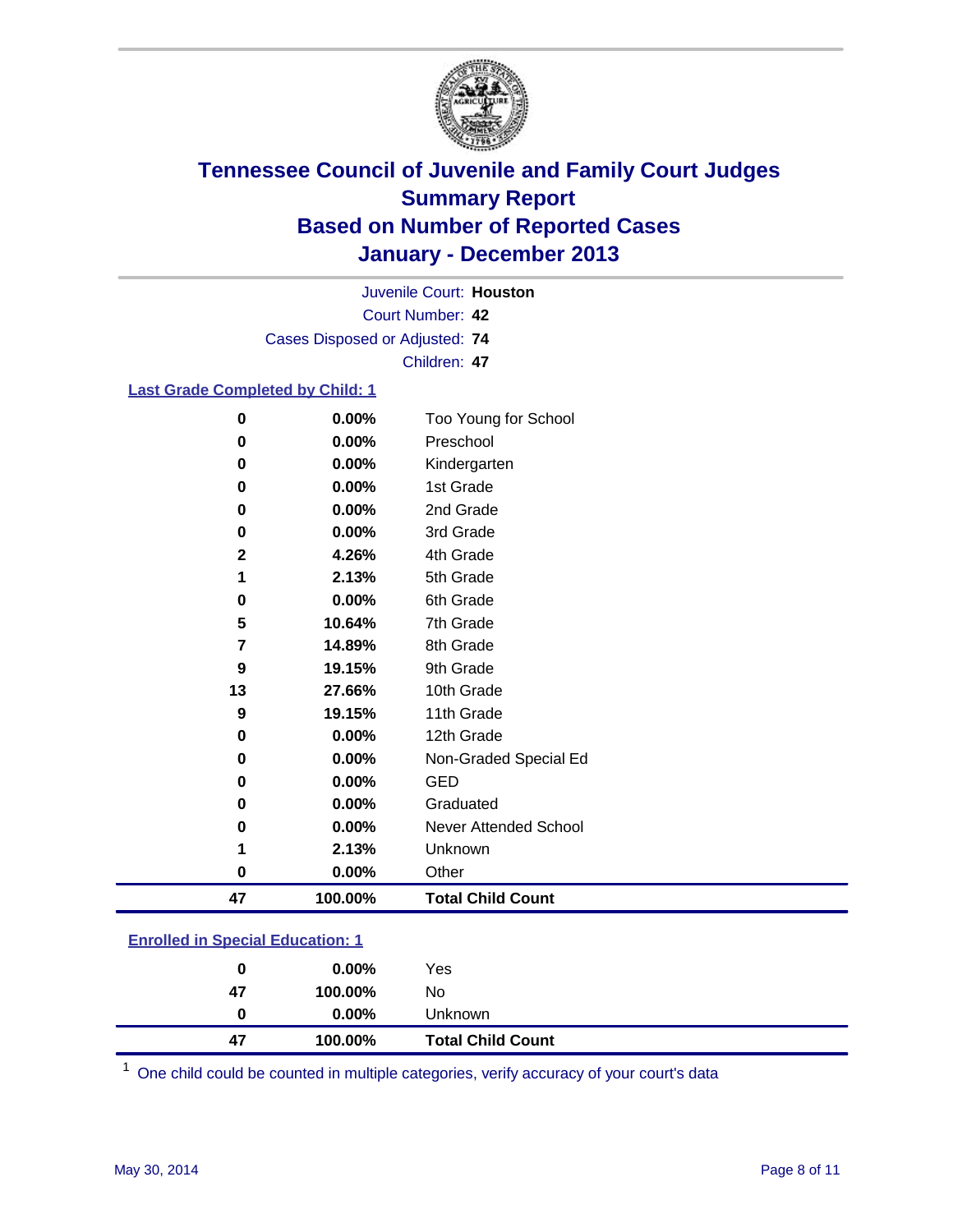

|                              | Juvenile Court: Houston        |                           |  |  |
|------------------------------|--------------------------------|---------------------------|--|--|
|                              | Court Number: 42               |                           |  |  |
|                              | Cases Disposed or Adjusted: 74 |                           |  |  |
|                              | Children: 47                   |                           |  |  |
| <b>Action Executed By: 1</b> |                                |                           |  |  |
| 77                           | 100.00%                        | Judge                     |  |  |
| 0                            | $0.00\%$                       | Magistrate                |  |  |
| 0                            | $0.00\%$                       | <b>YSO</b>                |  |  |
| 0                            | $0.00\%$                       | Other                     |  |  |
| 0                            | $0.00\%$                       | Unknown                   |  |  |
| 77                           | 100.00%                        | <b>Total Action Count</b> |  |  |

### **Formal / Informal Actions: 1**

| 3  | 3.90%    | Dismissed                                        |
|----|----------|--------------------------------------------------|
| 0  | $0.00\%$ | Retired / Nolle Prosequi                         |
| 3  | 3.90%    | <b>Complaint Substantiated Delinquent</b>        |
| 5  | 6.49%    | <b>Complaint Substantiated Status Offender</b>   |
| 0  | 0.00%    | <b>Complaint Substantiated Dependent/Neglect</b> |
| 0  | $0.00\%$ | <b>Complaint Substantiated Abused</b>            |
| 0  | $0.00\%$ | <b>Complaint Substantiated Mentally III</b>      |
| 17 | 22.08%   | Informal Adjustment                              |
| 16 | 20.78%   | <b>Pretrial Diversion</b>                        |
| 0  | $0.00\%$ | <b>Transfer to Adult Court Hearing</b>           |
| 0  | $0.00\%$ | Charges Cleared by Transfer to Adult Court       |
| 0  | $0.00\%$ | Special Proceeding                               |
| 2  | 2.60%    | <b>Review Concluded</b>                          |
| 28 | 36.36%   | Case Held Open                                   |
| 3  | 3.90%    | Other                                            |
| 0  | $0.00\%$ | Unknown                                          |
| 77 | 100.00%  | <b>Total Action Count</b>                        |

<sup>1</sup> If different than number of Referral Reasons (77), verify accuracy of your court's data.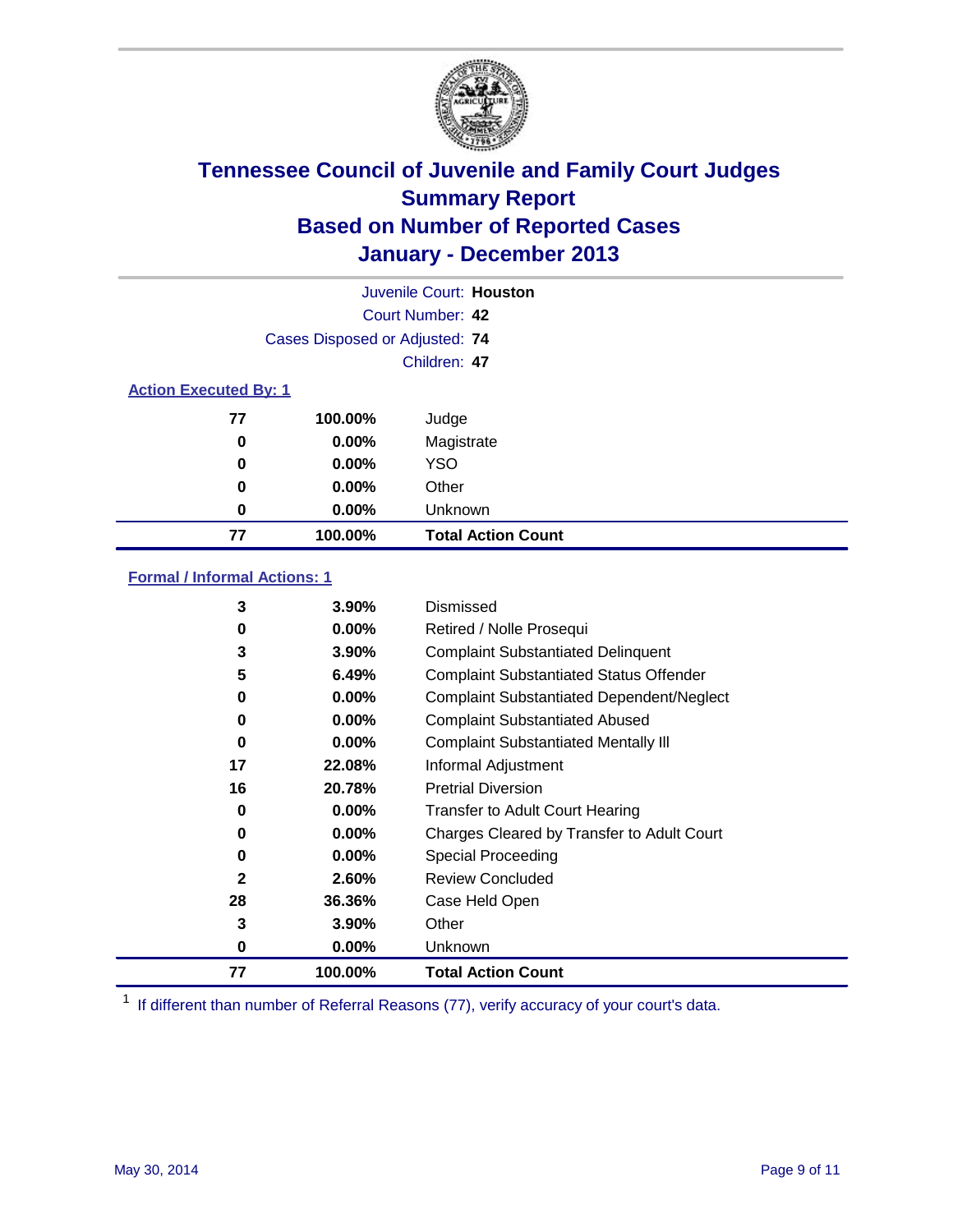

|                       |                                | Juvenile Court: Houston                               |
|-----------------------|--------------------------------|-------------------------------------------------------|
|                       |                                | Court Number: 42                                      |
|                       | Cases Disposed or Adjusted: 74 |                                                       |
|                       |                                | Children: 47                                          |
| <b>Case Outcomes:</b> |                                | There can be multiple outcomes for one child or case. |
| 2                     | 1.08%                          | <b>Case Dismissed</b>                                 |
| 0                     | 0.00%                          | Case Retired or Nolle Prosequi                        |
| 0                     | 0.00%                          | Warned / Counseled                                    |
| 27                    | 14.59%                         | Held Open For Review                                  |
| 18                    | 9.73%                          | Supervision / Probation to Juvenile Court             |
| 0                     | 0.00%                          | <b>Probation to Parents</b>                           |
| 0                     | 0.00%                          | Referral to Another Entity for Supervision / Service  |
| 6                     | 3.24%                          | Referred for Mental Health Counseling                 |
| 3                     | 1.62%                          | Referred for Alcohol and Drug Counseling              |
| 1                     | 0.54%                          | Referred to Alternative School                        |
| 0                     | 0.00%                          | Referred to Private Child Agency                      |
| 0                     | 0.00%                          | Referred to Defensive Driving School                  |
| 0                     | 0.00%                          | Referred to Alcohol Safety School                     |
| 0                     | 0.00%                          | Referred to Juvenile Court Education-Based Program    |
| 3                     | 1.62%                          | Driver's License Held Informally                      |
| 0                     | 0.00%                          | <b>Voluntary Placement with DMHMR</b>                 |
| 0                     | 0.00%                          | <b>Private Mental Health Placement</b>                |
| 0                     | 0.00%                          | Private MR Placement                                  |
| 0                     | 0.00%                          | Placement with City/County Agency/Facility            |
| 0                     | 0.00%                          | Placement with Relative / Other Individual            |
| 17                    | 9.19%                          | Fine                                                  |
| 16                    | 8.65%                          | <b>Public Service</b>                                 |
| 6                     | 3.24%                          | Restitution                                           |
| 0                     | 0.00%                          | <b>Runaway Returned</b>                               |
| 7                     | 3.78%                          | No Contact Order                                      |
| o                     | 0.00%                          | Injunction Other than No Contact Order                |
| 2                     | 1.08%                          | <b>House Arrest</b>                                   |
| 6                     | 3.24%                          | <b>Court Defined Curfew</b>                           |
| 4                     | 2.16%                          | Dismissed from Informal Adjustment                    |
| 1                     | 0.54%                          | Dismissed from Pretrial Diversion                     |
| 0                     | 0.00%                          | Released from Probation                               |
| 0                     | $0.00\%$                       | <b>Transferred to Adult Court</b>                     |
| 0                     | $0.00\%$                       | <b>DMHMR Involuntary Commitment</b>                   |